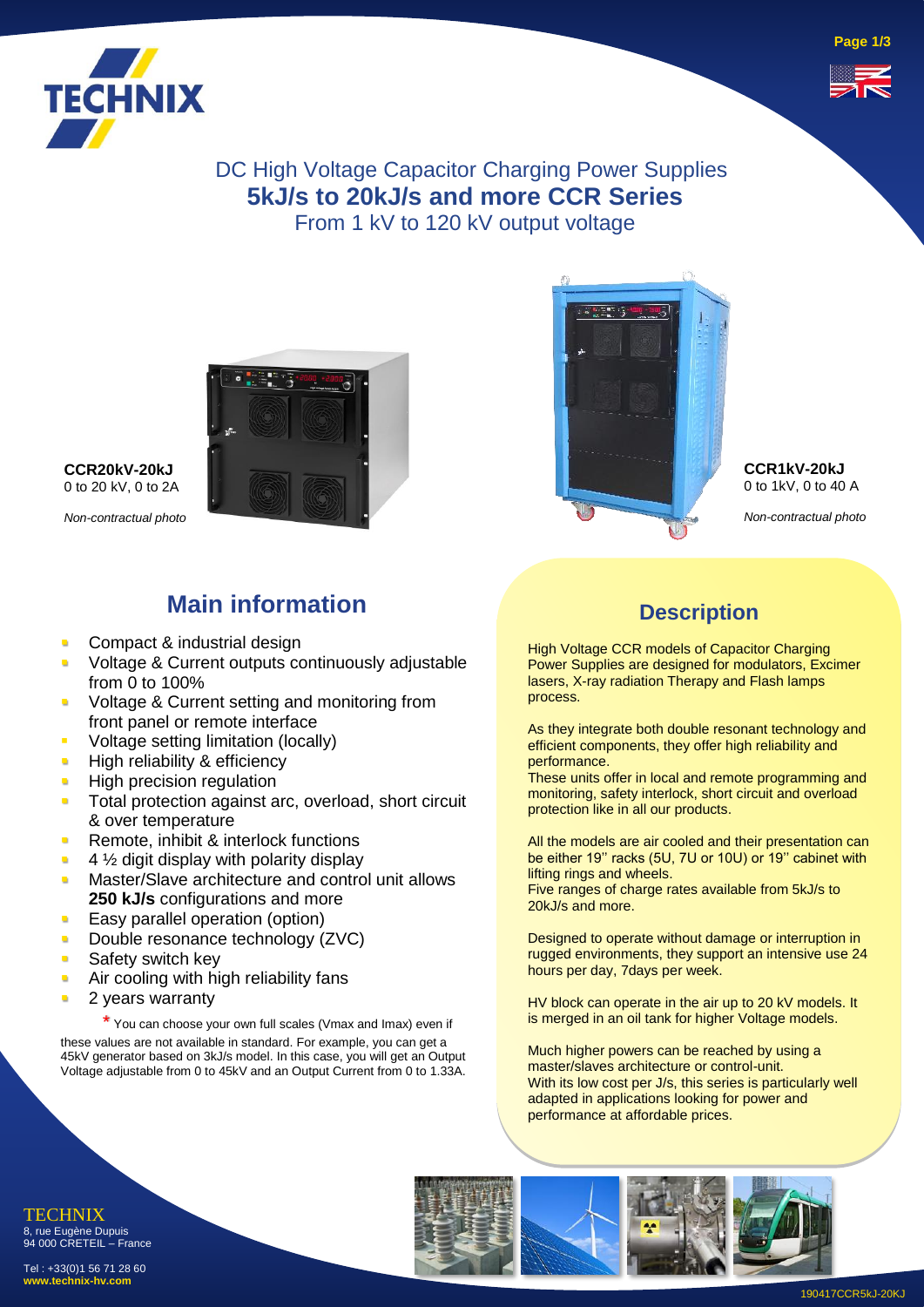

# **Electrical specifications**

**Output Voltage and output Current**

Both Voltage Output and Current Output are continuously adjustable from 0 to 100 % (full scale) **Local mode:** with 10 turns potentiometers *resolution 0.05%* **Remote mode:** by an external 0 to 10 V

**Maximum frequency**  In standard : **10 Hz** On request : **up to 1 kHz** depending on the application\*

**Reproducibility\* (pulse to pulse voltage variation)** For frequencies ≤10 Hz : **± 0.05%** *better on request* For ±10% mains voltage : **± 0.05%**

**Voltage holding: 0.1% p-p** (*better on request*)

**Stored energy: 0.2J/kJ**

**Protections** Against short circuit HV arc to ground Shutdown on Over temperature Open interlock

**Warm up shift of voltage (after one hour warm-up) 0.01 % / hour,** operating at constant load and ambient temperature

**Temperature coefficient: 100 ppm/°C**

**Operating temperature: from 0 to 50°C**

**Efficiency: > 90 % at full load** 

**Air cooling by air**  Dust filter fans on front panel Easily removable filters for cleaning

**Mains voltage 400 VAC** ±10% 47-63 Hz 3 Phase + Earth

**Power factor: ≥ 0.9 at full load**

Remote front panel

**Inrush current:** limited to full power operating current

**Calibration:** with probes periodically approved by Authorized Measurement Laboratories

**CE Certification**

**\*** For fixed polarity

# **Options**

- Other voltage and current values available with no extra cost ✓ Easy parallel operation (For frequencies ≤10 Hz) **Reversibility** Floating outputs (unipolar or bipolar) Non instrumented front panel Automatic inhibit when discharging RS232, Ethernet and Profibus interfaces Optical fibre transmission kit with RS232 or Ethernet LABVIEW run time for RS232 or Ethernet Adaptation customer to remote interface Emergency stop switch Safety signs and devices alerting to hazard Industrial dust filters ✓ Repetition frequency > 10Hz : no extra cost Multichannel control unit ✓ Zero floating ✓ Tropicalization ✓ Transportable "all terrain" container Specific AC or DC mains power inputs OEM Design on request
- Relay interface 24V DC
- Isolated Remote interface

*Any special requests can be considered*

Possible restrictions when multiple options (please contact our sales department for more details)

**Our chargers are designed to be used in standard under the following conditions :**

- Complete discharge
- Max. frequency : 10 Hz
- Capacitor Load
- Reversal Voltage ≤10% of Vmax for a charging time between 0.1s and 5s

If the charger is used in other conditions, please fill in our charger form.

**TECHNIX** 8, rue Eugène Dupuis 94 000 CRETEIL – France